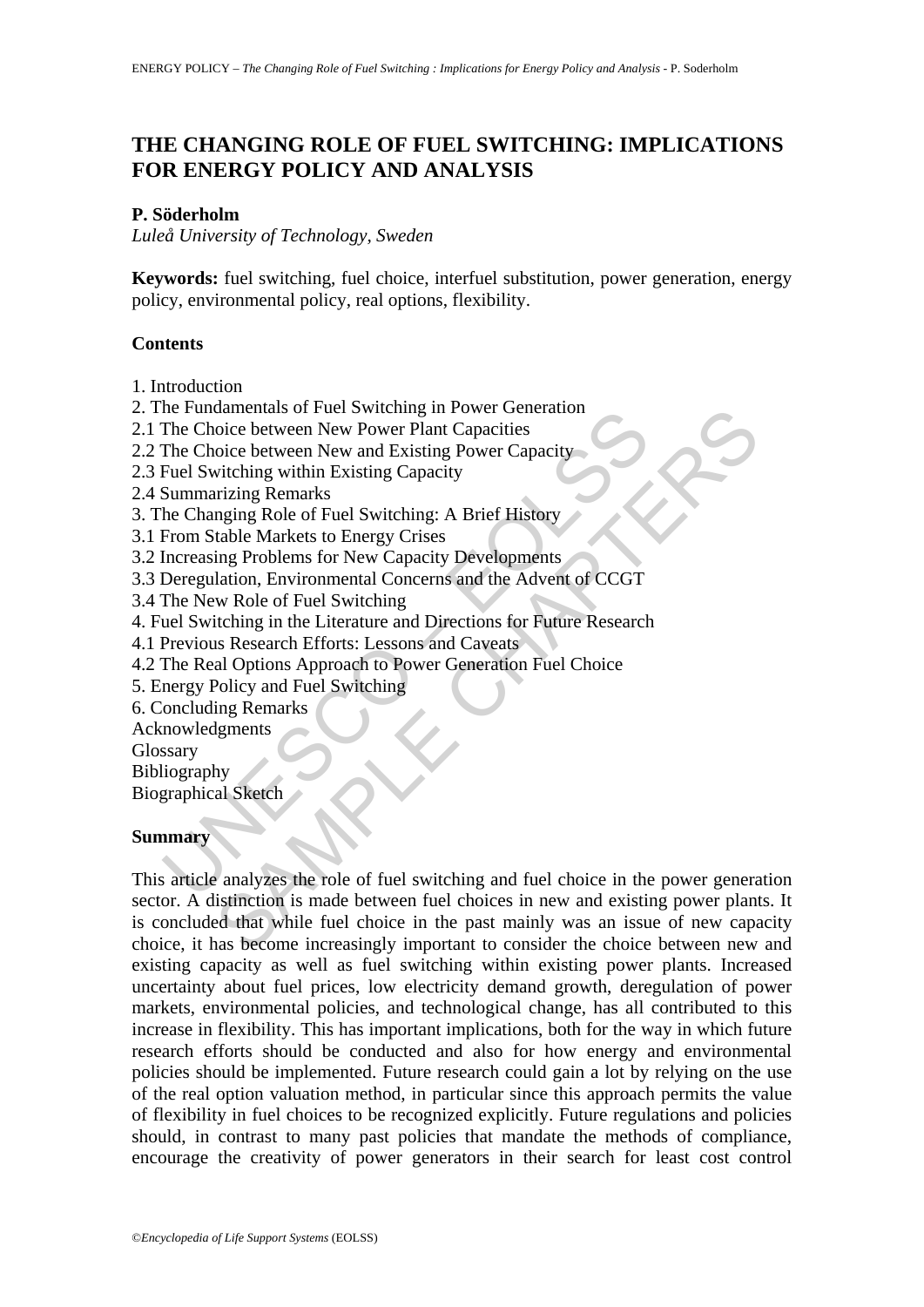methods. Environmental pricing, preferably in the context of tradable permit systems, is likely to be a key to efficient policies.

### **1. Introduction**

Electricity's share of total energy consumption is growing worldwide. Data from the International Energy Agency (IEA) indicate that in 1995 around 16 percent of global final energy consumed was served by electricity, a share that has been increasing in the past and is expected to increase even more in the future. For example, in 1971 the corresponding share was 10 percent and it is expected to be above 20 percent in 2020. This is true in particular for the developing countries where electricity services have a high priority as a requisite for continued economic growth. The expanding role for electricity makes the choice of fuels for power generation one critical factor in shaping the primary fuel mix in the future. Accordingly, as has been the case in the past, electricity generation will most likely be the focus of many future policy initiatives aimed at encouraging fuel switching in primary energy use.

primary fuel mix in the future. Accordingly, as has been the tricity generation will most likely be the focus of many futured at encouraging fuel switching in primary energy use.<br>
fact that power generation contributes to The fact that power generation contributes to global carbon dioxide emissions; that it is concentrated in relatively few and large facilities; and that electricity provides much more flexibility than do most other energy uses, reinforces this conception. This flexibility is not only a result of the fact that electricity can be generated with a number of diverse technologies (steam-electric, hydro, nuclear, wind, solar, etc.), but also of the fact that short-term fuel switching can occur regularly within existing power plants (see Section 2). The important role played by electric power has prompted much economic research, and there exists a large literature focusing on the different aspects of fuel choice in power generation.

by fuel mix in the future. Accordingly, as has been the case in the peneration will most likely be the focus of many future policy initiation represention will most likely be the focus of many future policy initiation corr The present article draws on this literature as well as on historical developments, in order to analyze the role of fuel switching in power generation. An important distinction is made between fuel choice in new and existing capacity. We note in particular that while fuel switching 25 years ago primarily was an issue of capacity choice in new power plants, it has now become increasingly important to consider the choice between new and existing capacity as well as fuel switching within existing capacity. Factors such as increased uncertainty about future fuel prices, low electricity demand growth levels, technological change, siting problems, environmental regulations, and deregulation have all contributed to the increased value of existing power plants with low operating costs and the growing demand for flexibility in the power sector. The main purpose of this article is to describe this development and discuss what the implications are for energy policy on the one hand and for future economic research on fuel procurement in the power sector on the other.

Section Two presents a rough theoretical framework describing the fundamentals of fuel choice and fuel switching in power generation. By employing this framework, Section Three analyses the changing role of fuel switching since the 1960s. It notes in particular that, over the years, the prospects for reactivating large-scale power projects have become limited, and, as a result, refurbishing and increased utilization of existing plants, as well as conversions of plants to new fuels, have gained in importance. In addition, technical progress has made possible, and deregulation has stimulated, the introduction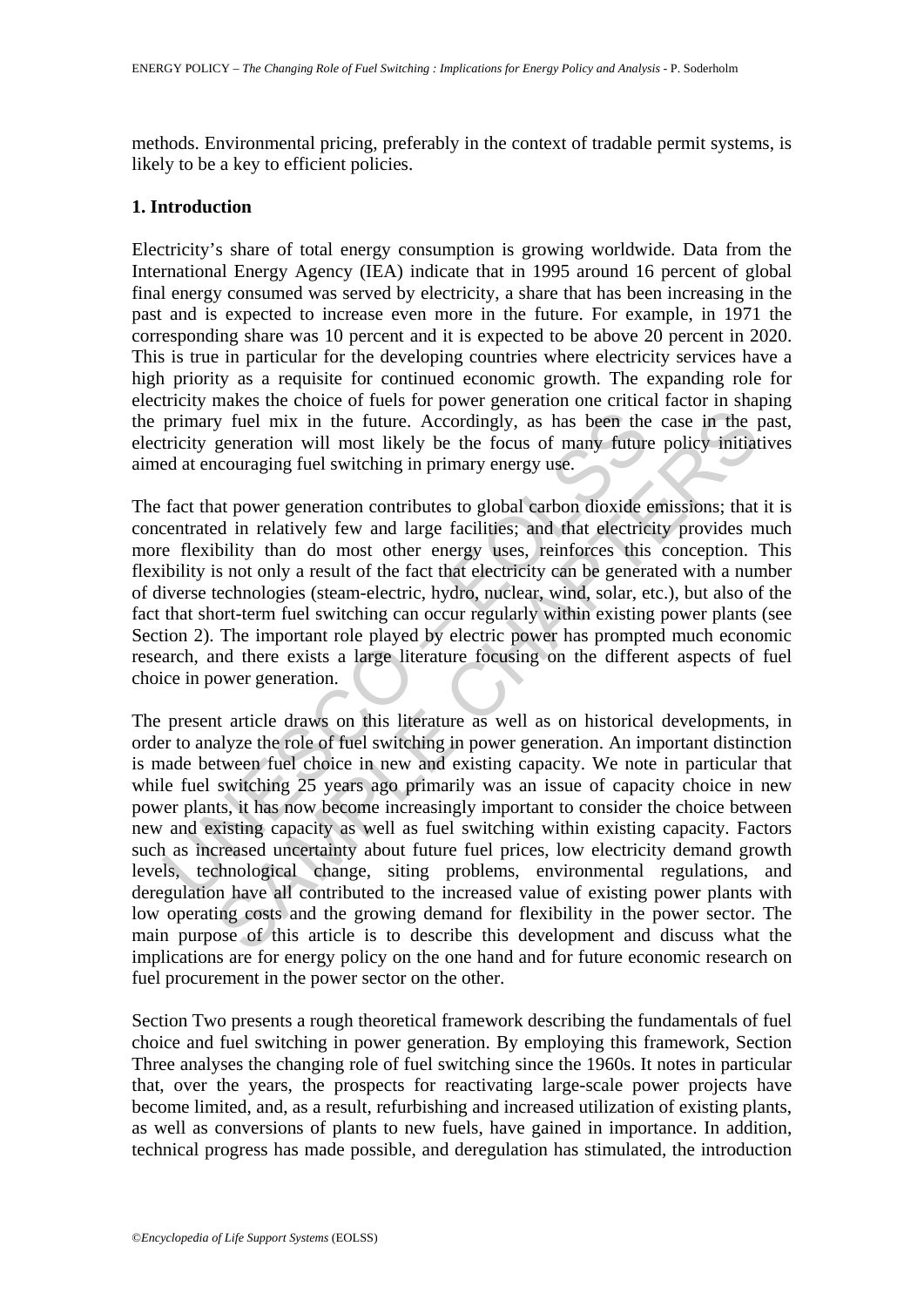of more flexible and less capital-intensive investment in new power plants. The remainder of the article discusses the consequences of this development. Section Four reviews earlier economic research on fuel switching in the power sector, and seeks to find appropriate starting points for pursuing further research. In Section Five the public policy implications of the changing fuel switching situation is reviewed, while Section Six provides some brief concluding remarks.

## **2. The Fundamentals of Fuel Switching in Power Generation**

In this section a rough theoretical framework, which focuses on a number of key points in fuel choice behavior, is presented. The capital-intensive nature of the electric power industry means that a distinction between fuel substitution in new and existing capacity has to be made. Electric power production is often assumed to be a so-called putty-clay technology. In principle, this means that *ex ante*, that is, prior to the construction of a new plant, there is clearly the possibility for substitution between all factors of production (including all fuel inputs). However, once the plant's design is fixed in terms of the specific capital equipment, the scope for substitution is substantially reduced. In other words, *ex post,* the elasticity of substitution might be very low, or even zero. Thus, according to this view, fuel choice is largely embodied in the choice of new technology.

mology. In principle, this means that *ex ante*, that is, prior to the plant, there is clearly the possibility for substitution between under the specific capital equipment, the scope for substitution is substant ex r wor The method of two input factors and extends the set of the set of the set of the set of the set of the set of the set of the set of the set of the construction, there is clearly the possibility for substitution between al Figure 1 illustrates the difference between *ex ante* and *ex post* substitution using elementary production theory. Here an arbitrary electric utility chooses between two fuel inputs, gas and oil. *Ex ante* it could choose any fuel combination on the curved isoquant. (An isoquant provides a representation of the underlying production technology by showing different minimum combinations of two input factors producing the same level of output). However, once it has chosen say point A, the utility will have to produce with that particular fuel ratio thereafter. For example, if it wishes to reduce output it must move back along the line 0A. Thus, the utility's *ex post* isoquant is now rectangular implying an *ex post* elasticity of fuel substitution of zero.



Figure 1. Fuel Substitution Possibilities in a Putty Clay Technology

The above largely represents the traditional view on fuel choice in the power-generating sector. Statements such as; "the physical capability to switch fuels is apparently a longrun investment factor and is not a short-run cost related factor," are widespread.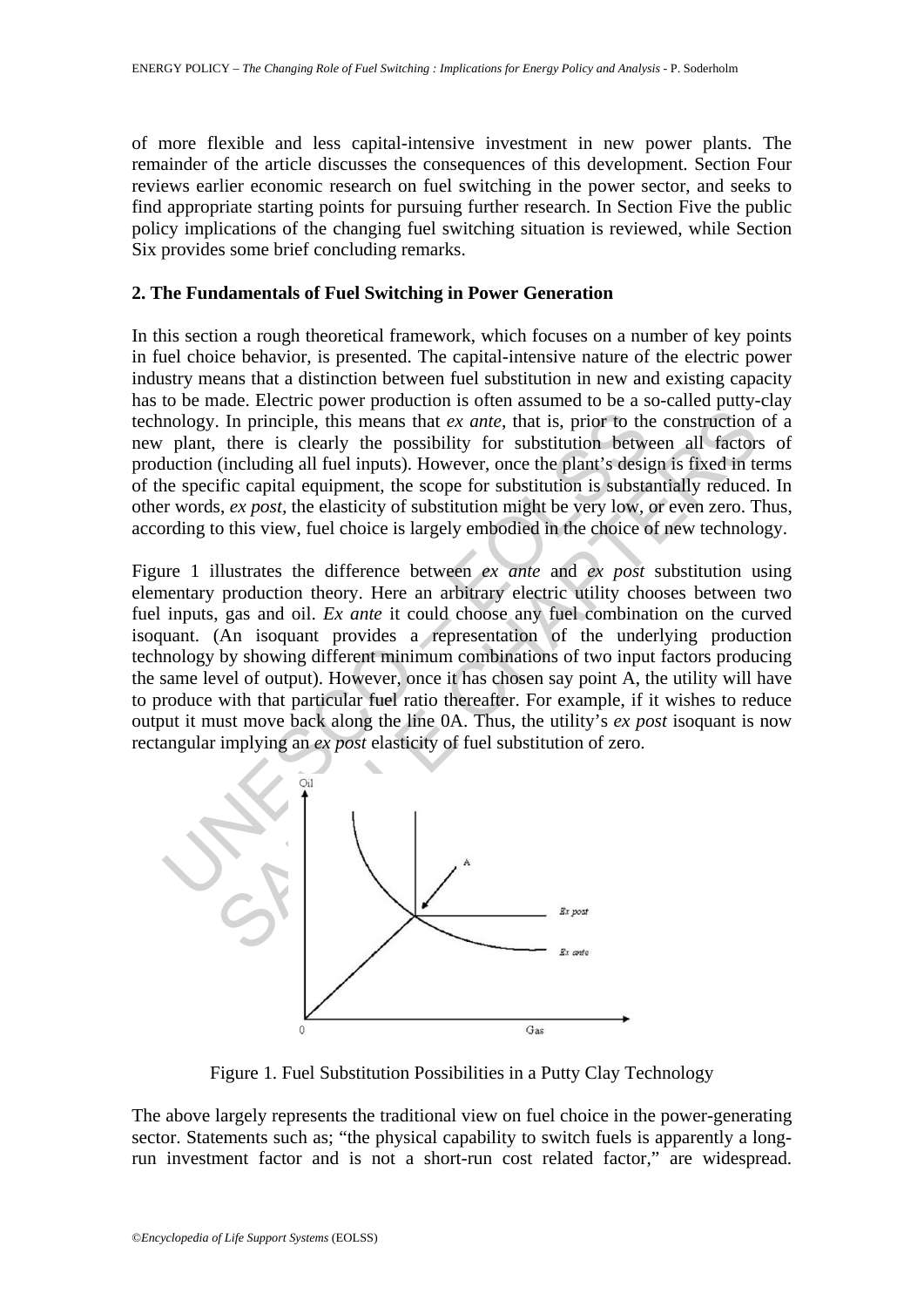However, in this section we identify a number of fuel switching potentials involving existing capacity, and these may, under certain circumstances, permit only a relatively limited role for new capacity developments. Before exploring these potentials, however, we first discuss how the economic merits of different new power generating technologies can be compared.

- -
- -
- -

# TO ACCESS ALL THE **23 PAGES** OF THIS CHAPTER, Visit: http://www.eolss.net/Eolss-sampleAllChapter.aspx

#### **Bibliography**

Atkinson A. and Halvorsen R. (1976). Interfuel Substitution in Conventional Steam-Electric Power Generation. *Journal of Political Economy* **84**, 959–978. [This article is the seminal work on interfuel substitution in power generation using a Translog production function approach.]

**VISIL:**  $\frac{1}{2}$  (1957) WWW. eOISS. HeV EOISS-Sample AIIC hapter<br>
iography<br>
iography<br>
iography<br>
iography<br>
iography<br>
iography<br>
iography<br>
y G. R. (1982). Plant Investment Decision Making in the Electric Power Indu-<br>
y G. Corey G. R. (1982). Plant Investment Decision Making in the Electric Power Industry. In R. C. Lind, ed. *Discounting for Time and Risk in Energy Policy*. Washington DC: Resources for the Future. pp. 377–412. [This work provides an overview of the use of different project evaluation techniques in the U.S. power industry.]

Dixit A. K. and Pindyck R. S. (1994). *Investment under Uncertainty*, 468 pp. Princeton, US: Princeton University Press. [This is the most influential book on real option theory and applications.]

Ellerman A. D. (1996). The Competition between Coal and Natural Gas. The Importance of Sunk Costs. *Resources Policy* **22**, 33–42. [Analyzes the choice between new and existing capacity in the power sector by using the case of coal power versus CCGT in the US.]

Joskow P.L., and Mishkin F. (1977). Electric Utility Fuel Choice Behavior in the United States. *International Economic Review* **18**, 719–736. [This is the first study that uses a discrete choice approach to analyze fuel choice in power generation.]

**VI[S](https://www.eolss.net/ebooklib/sc_cart.aspx?File=E3-21-03-05)IL: http://www.eolss.net/Eolss-sampleAllt.Inapter.aspx**<br>
and Halvorsen R. (1976). Interfuel Substitution in Conventional Steam-Electric Pournal of Political Economy 84, 959-978. [This article is the seminal work on Schmalensee R., Joskow P. L., Ellerman A. D., Montero J. B., and Bailey E. M. (1998). An Interim Evaluation of Sulfur Dioxide Emissions Trading. *Journal of Economic Perspectives* **12**, 53–68. [This article provides a comprehensive evaluation of a major tradable permit system, the sulfur trading program for electric utilities in the US.]

Söderholm P. (1998a). The Modeling of Fuel Use in the Power Sector: A Survey of Econometric Analyses. *Journal of Energy Literature* **4**, 3–27. [This article contains a survey of previous econometric analysis of interfuel substitution in the power-generating sector.]

Stirling A. (1997). Limits to the Value of External Costs. *Energy Policy* **25**, 517–540. [This article surveys and critiques earlier attempts to assign monetary values to power generation externalities.]

#### **Biographical Sketch**

Patrik Söderholm has a Ph.D. in Economics and is Associate Professor at Luleå University of Technology, Sweden. He has been a Research Fellow at the Center for Energy and Environmental Policy Research, Massachusetts Institute of Technology, Cambridge, US, and an Associate Researcher of SNS Energy, Stockholm, Sweden. His research has focused mainly on energy and environmental economics,